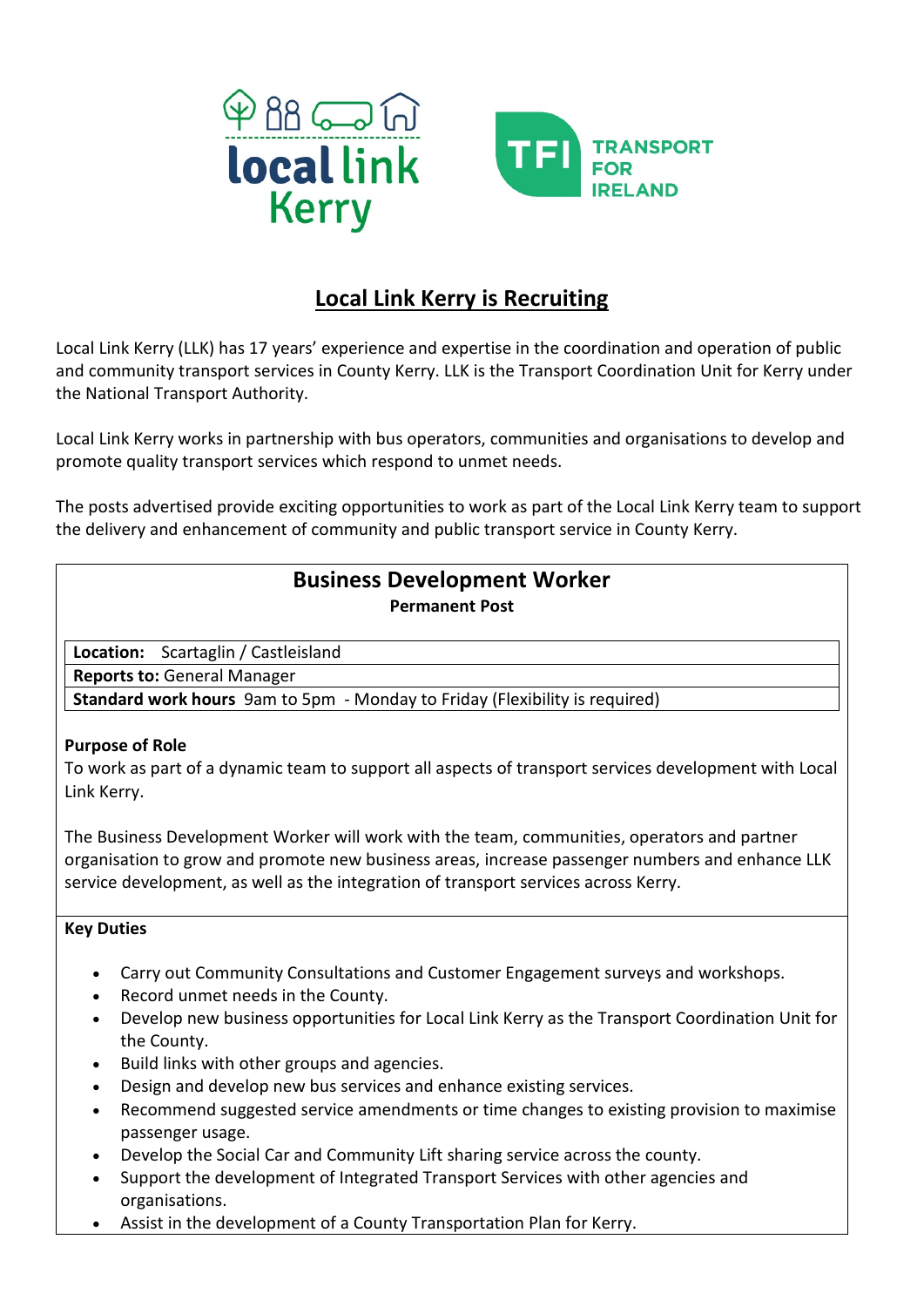- Manage and review routes and schedules on a daily basis.
- Manage the mapping system to plot routes and services.
- Review and approve all passenger requests where deviations are required.
- Professionally promote services in a cost efficient manner using a variety of platforms e.g. social media, print media etc.
- Be responsible for compliance checks and audits of contracted services, vehicles, drivers, schedules and passenger assistance.
- Investigate contract and compliance breaches relating to transport services contracted by LLK/ NTA.
- Review and report on the impact of Once off Service provision.
- Assist in the management of the LLK regulatory, licencing and administration functions.
- Deal with Passenger Complaints.
- Report to the Service Development Committee
- To carry out all other reasonable and lawful instructions of the Management.

### **Person Specifications & Required Competencies:**

- Evidence of excellent communication, interpersonal and team building skills.
- Demonstrate creative thinking and problem-solving abilities.
- Good people management and coordination skills.
- Excellent negotiation and communication skills.
- Research and report-writing skills, as well as the ability to interpret and present data essential.
- Track record in decision making and teamwork
- Experience of professional planning and prioritisation.
- Self-driven and pro-active with an ability to work independently while also demonstrating capacity to work in collaboration with others.
- A high level of accuracy & attention to detail
- Customer focus
- Excellent geographical knowledge of County Kerry essential.
- Knowledge of the transportation industry an advantage

### **Qualification & Experience:**

- A third level Degree in Community, Business, Logistics or Administration desirable.
- Over 3 years relevant work experience
- Excellent IT Skills

**Must have Drivers Licence and access to car**

#### **Application Requirement**

Please email Cover Letter and CV to [jobs@locallinkkerry.ie](mailto:jobs@locallinkkerry.ie) (Subject ref: Business Development Worker)

or post Cover Letter and CV to;

Business Development Worker Position, General Manager, Local Link Kerry, Scartaglin, Co Kerry V93 FKV6.